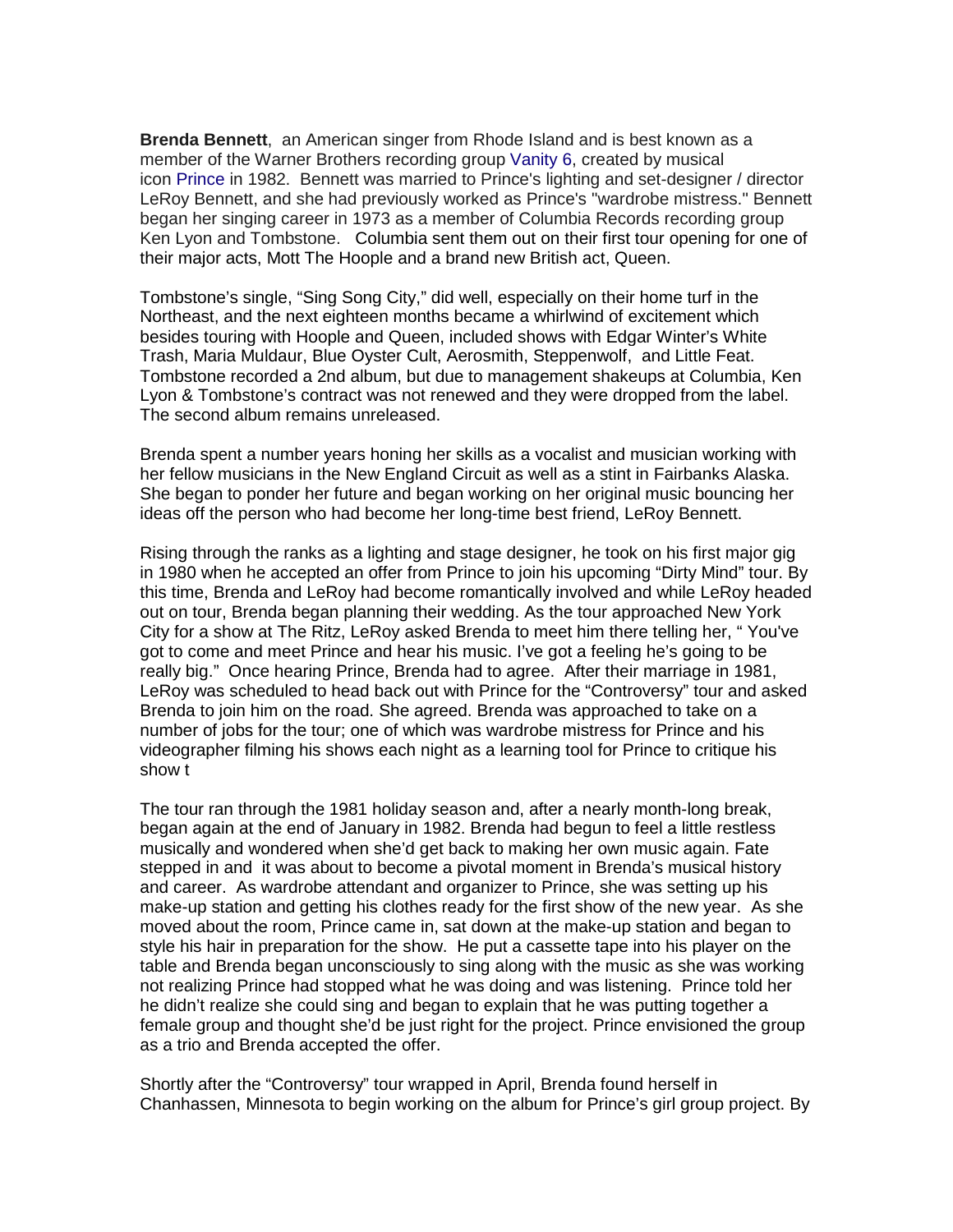the time she'd arrived, the other two players, Susan Moonsie and Denise Matthews, were already there, Denise had been rechristened "Vanity," and the group had been christened "Vanity 6." Vanity had been pegged as the group's principal vocalist and front woman. Prince encouraged the three women to get fully involved in the creative process and they began writing and rehearsing. Pre-production went smoothly and in swift order, the group was in the studio with Prince co-producing the group.

Brenda made major contributions to the album. Co-writing with not only Susan and Vanity but with Terry Lewis and Jesse Johnson of The Time. Recording wrapped up quickly and the women began a whirlwind of pre-release business, promotional and public relations activities. Prince's label, Warner Brothers, snapped up the master and their A&R department set up photo shoots and planned a promotional tour which would include a couple of their first live performances. For publicists, they signed with the William Morris Agency, the biggest and most powerful operation of its kind in the world. The group was poised for success before they ever set foot on a stage. Timed to the release of the album, titled *Vanity 6*, the group showcased at The Ritz in New York City where Brenda had first met and heard Prince 2 years earlier and they were a smash!

The album took off reaching #6 on *Billboard*'s R&B chart and #45 on their Top 200 Albums chart and earning the group a Gold album. Warner Brothers went four deep into the album for singles, all of which performed well. "He's So Dull" did well at radio and introduced their sound to the masses. "Nasty Girl" went to #7 on the Hot Black Singles chart and all the way to #1 on the Hot Dance Club Play chart (and was a #9 smash in the United Kingdom). "Drive Me Wild" also did well at radio, but failed to chart. The last cut culled from the album was "Bite The Beat," another club favorite which also failed to chart, but is significant as it marks Brenda's first time as lead vocalist on an internationally released single.

After their promotional tour in Europe, Vanity 6 headed out on the road along with The Time as the opening acts on Prince's "1999" tour. The excursion was wildly successful and reviews along the way singled out Vanity 6 as one of the highlights. On the road, as the only one of the group's members who came into the project as a professional musician with national touring experience, Brenda became the trio's de facto leader. She managed to keep the others in tow and in line (Susan was only sixteen) and things went, for the most part, smoothly.

The tour wound down after six months and Prince gave everyone some time off while he began planning his next project: a movie. Calling everyone back after the break, Prince announced the picture would be called *Purple Rain* and that they would all be featured in the film. The entire crew from the "1999" tour, Vanity 6, The Time and Prince with his backing band plunged into pre-production.

About midway through the recording of the second Vanity 6 album and during preproduction for the film, Vanity decided to make a career change. She was scheduled to be Prince's leading lady in the movie, but over financial disputes, she decided to make a break from the Purple family. Unbeknownst to Prince, Brenda and Susan, she had set about negotiating her own contracts with the business entities with whom they were involved and had taken on a personal manager, an accountant and had hired her own publicity firm. A worldwide search went out to find a replacement for her role in the movie. And possibly in the group.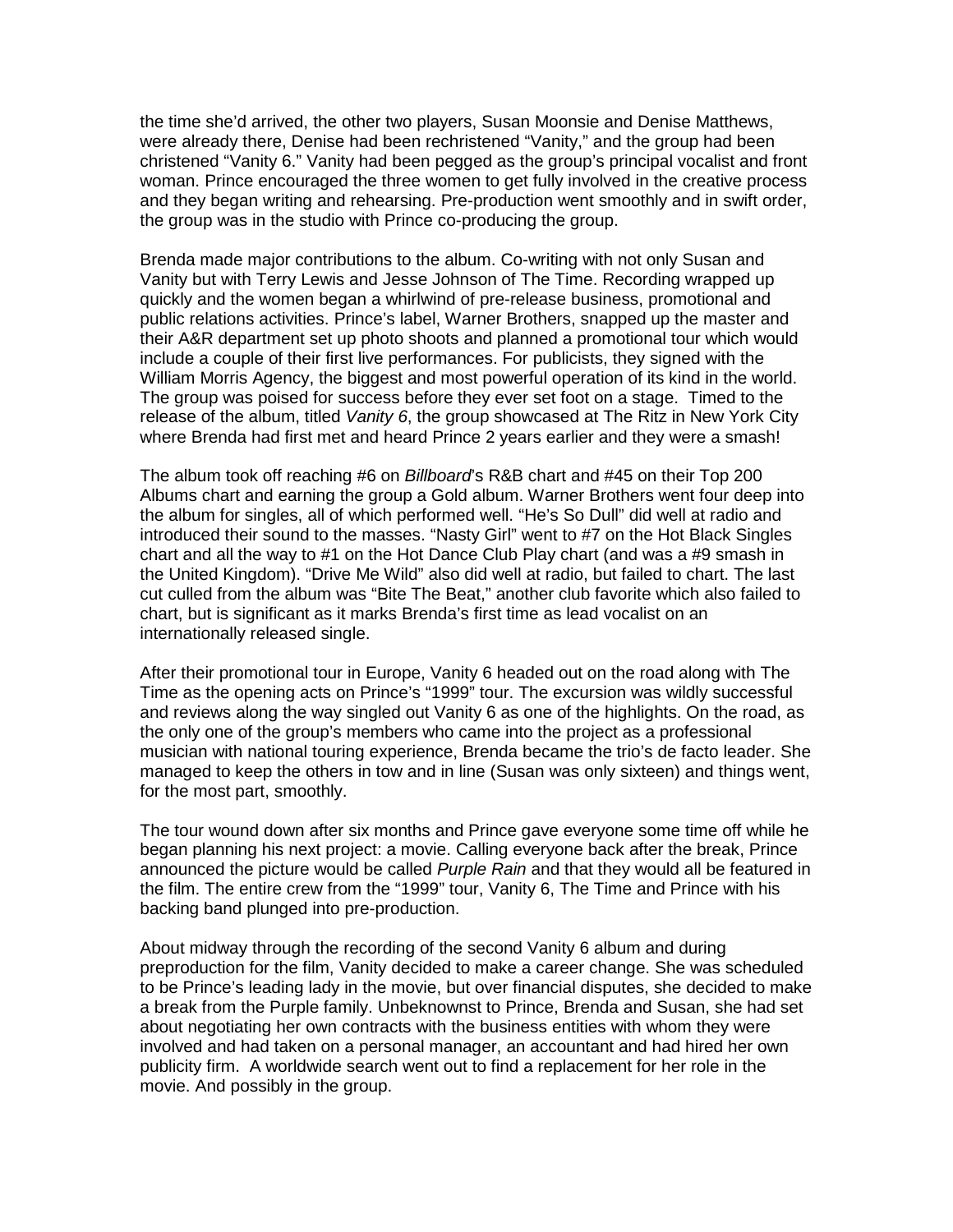Prince received demos, photos and videos from thousands of hopefuls and, after some time, was able to narrow it down to three candidates. He asked Brenda and Susan to review their materials and offered to leave the choice in their hands. Based on a well handled dramatic reading and her appearance, which was reminiscent of Vanity's, they picked Patricia "Patty" Apollonia Kotero of Los Angeles. The group changed their name to Apollonia 6 and headed back into the studio to replace Vanity's vocals with Apollonia's and work on new material while Apollonia spent her days picking up where Vanity had left off in the film preparations.

By the time shooting for the movie resumed, Prince was done with his album, which would become the soundtrack to the film, and The Time had finished theirs, *Ice Cream Castle*, which included both of their musical contributions to the picture. Due to the delays caused by the personnel shift from Vanity to Apollonia and the increasing demands for Brenda, Susan and Apollonia to be on the movie set, work on the *Apollonia 6* album proceeded on a catch-as-catch-can basis until the movie wrapped.

*Purple Rain* premiered June 25, 1984 with a gala opening night celebration at Grauman's Chinese Theatre in Hollywood. Apollonia 6 was featured on stage in the film performing "Sex Shooter" which would become the first single from their upcoming album and Brenda had a speaking part.

Prince's soundtrack album was released the same day and The Time's album the following week. All three releases performed spectacularly. The movie became one of the biggest box office hits of the year reaching #11 in *Variety* and grossing almost \$70,000,000.00 during its initial run. (Prince would take home an Oscar the following year when his score won the Academy Award for Best Original Song Score.) The soundtrack album went to #1 in *Billboard* on both the Top 200 Albums and R&B Albums charts, spawned four Top Ten singles and was eventually certified 13 times Platinum (13,000,000 copies). *Ice Cream Castle* became The Time's best-selling album and produced three hit singles including "Jungle Love" and "The Bird" from the picture.

As the movie and the two albums raced up the charts over the course of the summer of 1984, work resumed on the Apollonia 6 album and it was completed in July. Released on October 1, the album went to #24 on the R&B Albums and #62 on the Top 200 Albums charts and was certified Platinum. "Sex Shooter," the first single, was a major hit reaching #7 on both the Dance and R&B album charts and climbed to #85 on the Hot 100. Brenda once again made major contributions to the album. She composed "Some Kind Of Lover" and shares co-writing credits with the group on "Sex Shooter," "Blue Limousine" with Sheila E and "A Million Miles (I Love You)" with Lisa Coleman. She is the lead vocalist on three of the album's seven tracks: "Blue Limousine," "A Million Miles" and "Some Kind Of Lover."

Brenda was also involved in the recording of several other tracks during the period when the second Vanity 6 album morphed into the Apollonia 6 album. At least three of the outtakes have surfaced in various forms. The most famous is "Manic Monday" which was written by Prince and given to Apollonia 6 for their album. Prince played all the instruments, Apollonia sang the lead vocal, and Brenda sang an answer vocal. The track did not make the final cut of the album. Two years later, Prince gave the track to The Bangles. They simply removed Apollonia's vocal and replaced it with Susanna's, keeping Prince's entire backing track and Brenda's vocal. The record went to #2 in 1986. Another track was "The Glamourous Life" which also did not make the album and was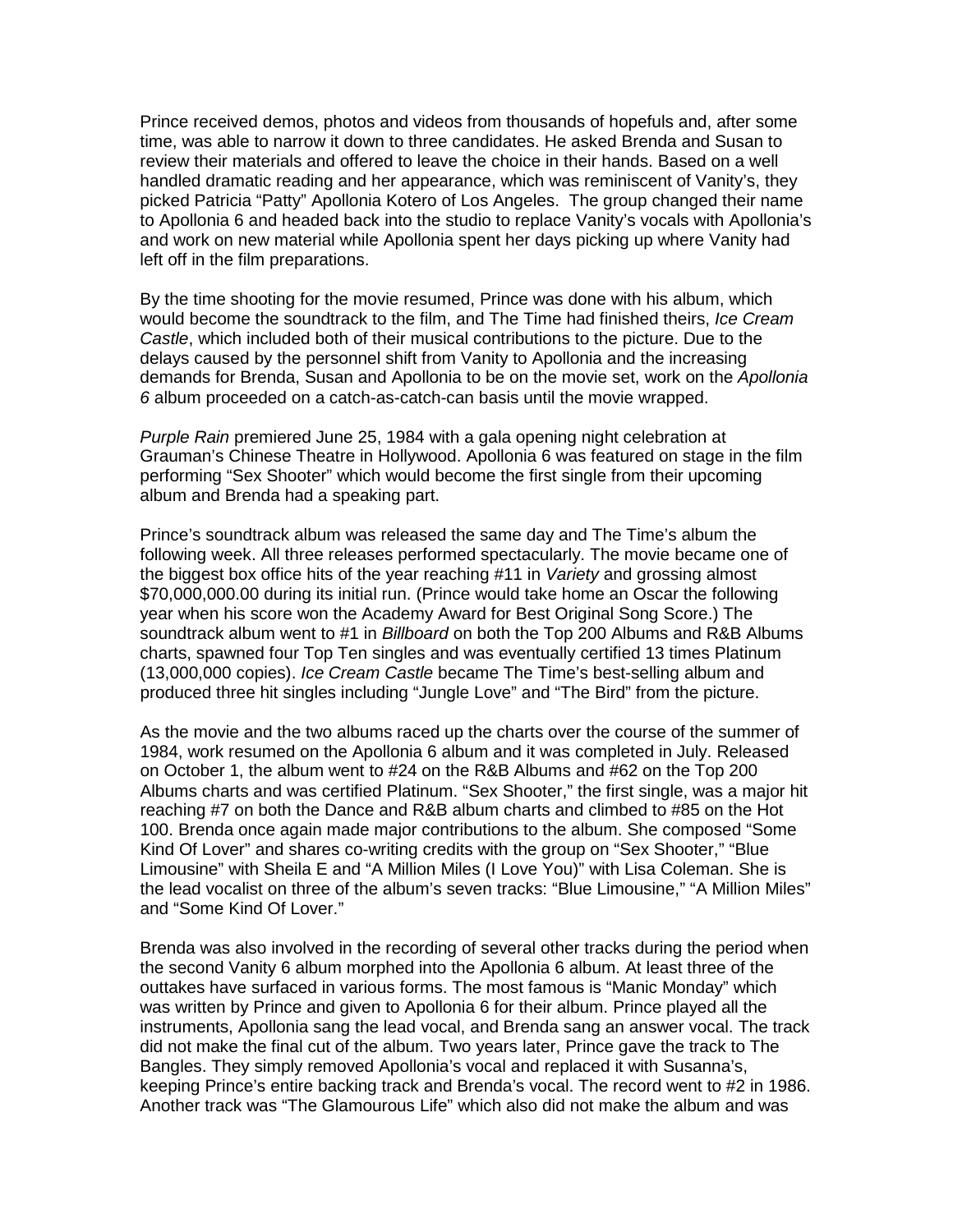given to Sheila E who had played on the original recording. It became the title track to her first solo album which was also released in June of 1984 at the same time as the movie, the soundtrack and *Ice Cream Castle.* The song was a Top 10 smash across the board. The third song was another Prince composition, "17 Days;" originally intended for the secondVanity 6 album recorded with Brenda on Lead. Prince pulled the song from the project to put on the intended Prince produced solo album for her.

By the fall of 1984, everything that had been released since June had proven to be massive hits and it was time to hit the road. The entire crew (minus The Time who had begun to fall apart even while Ice Cream Castle was still on the charts) embarked on a five month tour featuring Prince with his new backing band, The Revolution, and Sheila E as the opening act. The tour proved to be a sellout and is considered one of the most successful tours in history up until that time. Apollonia 6 simultaneously began a round of promotional appearances to support their album. Their schedule sometimes allowed for them to meet up with the Prince tour and they would appear during the encores.

Once the dust cleared in the Spring of 1985, it became clear that things within the Prince organization would be changing. Prince threw himself into the production of a second movie which would become *Under The Cherry Moon.* The Time broke up and would not reunite for six years. And things were changing within Brenda's group as well. Although they did not plan to disband, the two other women made it clear that they would be pursuing other interests in the future. But before heading their separate ways, the group took on two more projects which everyone felt might keep up interest in the group and generate more album sales during their time off.

One of them was a "mini-movie" version or long-form video of the album with a story line and parts acted out to coincide with four of the songs off the album. The project was dubbed "Mr. Christian's Birthday." There was a lot of potential in this being a good tool for promotion. One of the highlights for Brenda on this project was working with Ricky Nelson who played the part of Mr. Christian. Unfortunately, Prince never liked the "Mr. Christian" project and it never got any further than the first edits. Parts of it will show up on YouTube now and then. The other project was a semi-nude photo session using live doves. The photo session produced a hit poster of the group nearly selling out overnight. Although there was never a formal breakup announcement, the trio drifted apart and away from the Prince organization. Apollonia 6 never regrouped.

Brenda decided the time was right to begin a solo project and began looking for collaborators, potential co-writers and musicians. While driving around Los Angeles, she heard a song on the radio by John Palumbo. She liked everything about it and set about trying to find out what she could about him. John was lead vocalist and principal songwriter for the Baltimore based Lifesong/RCA recording group band Crack The Sky. John had released a solo album in 1978 during a break in their first run and had just released a second in 1985 while they were again on hiatus. They hit it off on the phone and Brenda headed to Baltimore to work on songs. She was happy with the results and they continued working together for a while, but ultimately, she was looking for a regular partner and John was still committed to his band. (Crack The Sky regrouped in 1986.)

Back in L.A., LeRoy Bennett had moved over to Zenith Lighting and when Brenda returned, one of his colleagues suggested that she might be interested in working with an English musician named Dee Harris, formerly of the band Fashion. Dee's group had been successful, especially in Europe, during the "New Romantics" movement of the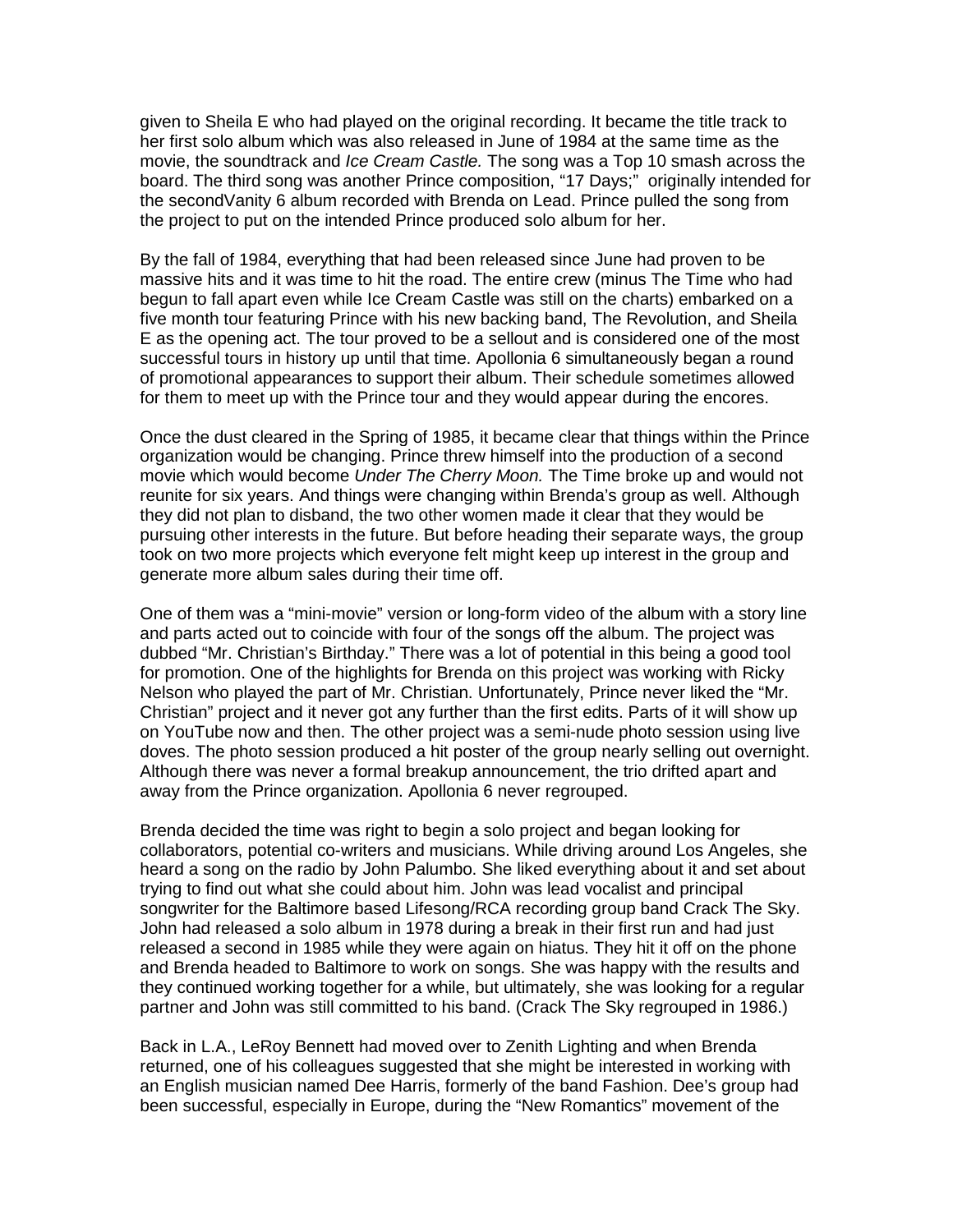post-Punk era and their 1982 album *Fabrique* had been hit. Brenda flew to England with a batch of songs and she and Harris began recording demos.

Over the next three and a half years, they wrote and recorded a number of songs and had offers both from record companies, including RCA and EMI/Capitol, as well as a publishing deal with Warner Brothers. Despite all their hard work and the many good offers (including one to co-write with Robert Plant), nothing substantial materialized. Friction between the 2 was caused by not being able to come to an agreement on how to proceed with the offers. The only bright spot was a one-off single release for Arista Records in 1987, a reworking of Fashion's 1982 hit "Love Shadow." The record was a minor hit in the U.K. and made some noise as an import 12" on the New York dance club scene. Unfortunately, despite Brenda's vocal contributions to the new version, it was released as a "De Harris" record. Brenda returned to the U.S. in the Fall of 1988.

She headed to Minnesota to visit Susan Moonsie and Prince and while she was there, the idea of a Vanity 6 reunion was kicked around. Their old friends Jimmy Jam and Terry Lewis of The Time had gone on to become one of the most successful production teams of the late 1980s (Klymaxx, Cheryl Lynn, Janet Jackson) and they were behind the idea. They were interested in producing an album and had already written a song for them, "Nasty Boy." It was Brenda who turned down the project in the end as it became evident during negotiations that Vanity's drug problems, one of the unspoken reasons for the original split, had resurfaced. Jam and Lewis gave "Nasty Boy" to Janet Jackson.

In April of 1991 at the age of 39, Brenda found herself faced with impending motherhood. Dylan Thomas-John was born in January of 1992 and for the next fifteen years, music took a back seat while she raised her son. She continued writing songs in her spare time. There was a period, after her brother Brian passed away, when she could not even open her guitar case. She and Brian had written songs together over the years and she'd promised to help him with some demos he was planning to record. He passed away before they could be completed. Once Dylan reached high school, Brenda slowly returned to music. She started writing again, shook the dust off her guitar, and began taking baby steps back into the business.

In the fall of 2006, Paul DiChiara, Brenda's longtime friend dating back to the Ken Lyon & Tombstone days, passed away. Mederick Bellaire was asked to act as musical director for his memorial concert and he set about enlisting musicians from each of the bands Paul played with during his career. Brenda and Kenny agreed to headline the event representing Tombstone. The highlight of the evening, bringing the house down was Brenda's heart wrenching performance of John Prine's "Angel From Montgomery."

As a result of the success of the concert for DiChiara, an idea began to formulate of celebrating the careers of some of the elder statesmen on the Rhode Island scene while they were still around to participate and enjoy the honor. Ken Lyon was the first to be considered and preparations were made for a show. Presented at The Stadium Theatre in Woonsocket on April 14, 2007 the event was an overwhelming success. The only living members of the Columbia-era band who were available to participate were Brenda and pianist Mark Taber. Brenda was featured singing "Hold Me Closer," her original song from the *Ken Lyon & Tombstone* album, and received a standing ovation. The success of the event was widely covered in the press and social media and two things resulted. The first was that offers began to come in for future Ken Lyon & Tombstone shows and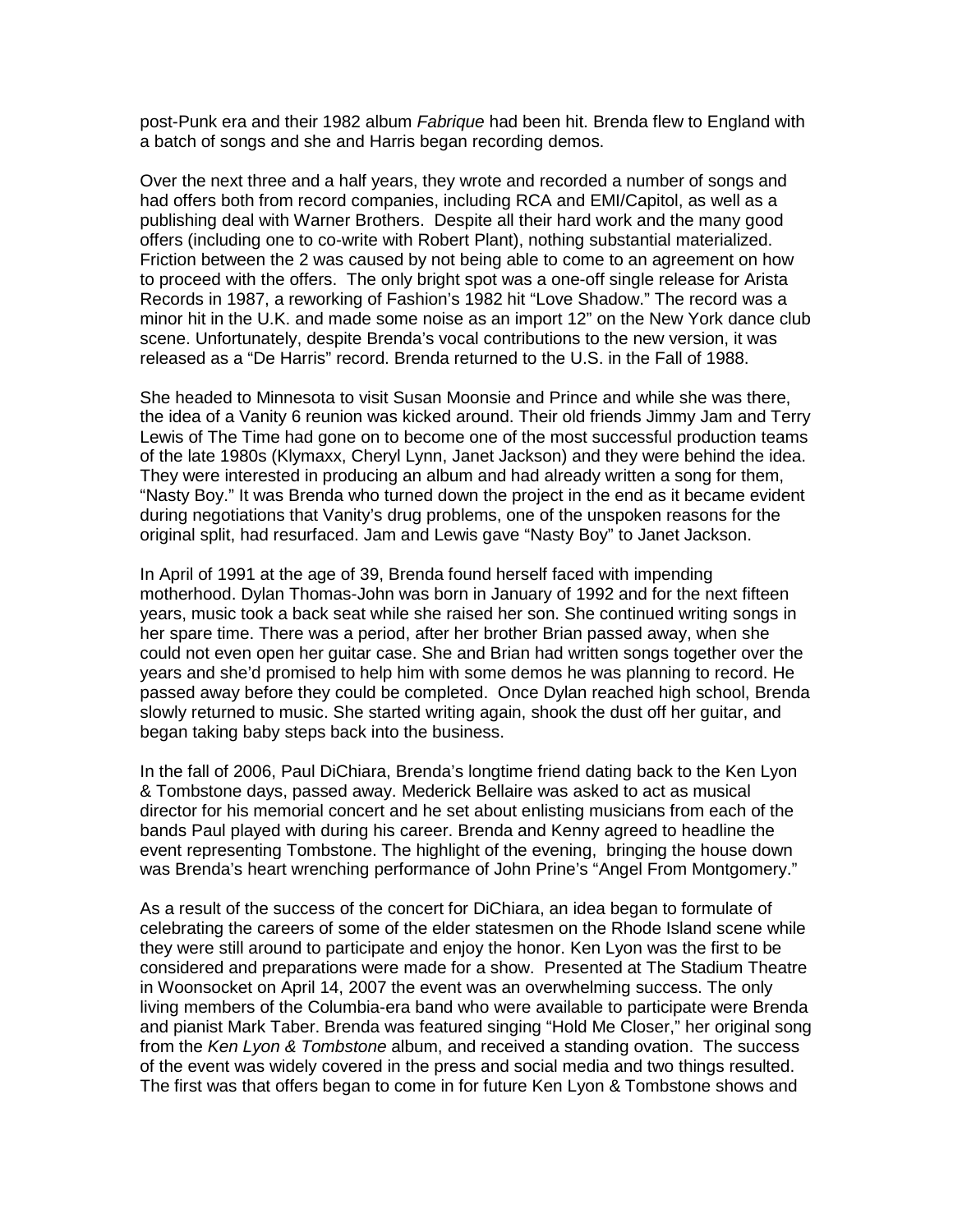the second was that Prince fan pages and forums on the internet began to light up with news of Brenda Bennett's return to the stage.

With her son Dylan approaching high school graduation and her confidence refreshed by her energetic stage performances with the band and the overwhelming interest shown by her fans from the Vanity/Apollonia era, Brenda decided to embark on the recording of her first solo album. She had been writing steadily and there was a backlog of material from which to choose.

For the next year and a half, Brenda began assembling the tracks that would eventually become her first solo release, *A Capella.* She enlisted the talents of her wide range of musical compatriots including her brother Bruce Mosher, Mark Taber and Adrienne West. The first credit line reads, "Produced, written and arranged by Brenda Bennett."

The release of the album was marked by Brenda's first solo concert performance, a sold out show at the Blackstone River Theatre in Cumberland, Rhode Island September 15, 2012. The backing band included associates from almost every phase of her career. The album was performed in its entirety and she also featured songs from the Tombstone era and new acoustic arrangements of songs from her Vanity and Apollonia projects. The album was well-reviewed and has proven to be a best-seller.

Shortly after the release of A Capella, Brenda was approached by her friend, songwriter Charlie Mason, to record the lead vocal on his song "Guiltier" which he had co-written with producers Rob Curti and Mans Ek. Released in 2013 on Ninthwave Records, the track was a return to her R&B side and it became a major dance club hit, a best seller on iTunes and Amazon, and was cited as a top track on both Spotify and Rhapsody. A follow-up, "Private Party," was released in 2014 also climbing the dance charts as a favorite with a remix by acclaimed "galactic ravers" J-Mi & Midi D.

On April 26, 2015, Brenda Bennett was inducted into the Rhode Island Music Hall of Fame. Ken Lyon performed the ceremony and paid heartfelt tribute to their time together in Tombstone and to Brenda's accomplishments during the following decades. She thrilled the sellout crowd by performing a career-spanning set of material backed by an all-star band including her brother Bruce, Mark Taber, drummer Mike LaBelle, guitarist Fred Wilkes, multi-instrumentalist Ed McGuirl and Betsy Listenfelt. She was also joined on stage for one of the Prince-era numbers by her son, Dylan Thomas-John, the reason for her fifteen year hiatus from the music business.

After a farewell concert in Rhode Island in 2016 Brenda told journalists she planned to take it easy. The possibility of a second album wasn't out of the cards but also not a priority. When Prince died in April that same year not only were his fans left shocked, but his former associates and collaborators were blindsided. While Prince was laid down to eternal rest, thoughts returned to that unrecorded solo album from the 1980s. What was once a destiny had became an afterthought and a missed opportunity. But was it? Perhaps inspired by her grief and the legacy of her mentor, Brenda Bennett dove headfirst into her current and second solo album, titled "Once Again".

Brenda embarked on a creative journey that would put certain ghosts to rest, ignite new fires, close some of the doors to the past, and open new ones for the future. While "A Capella" played like a casual catching-up conversation, it is on "Once Again" where Brenda Bennett reaches her full potential as an artist, singer, and musical force.